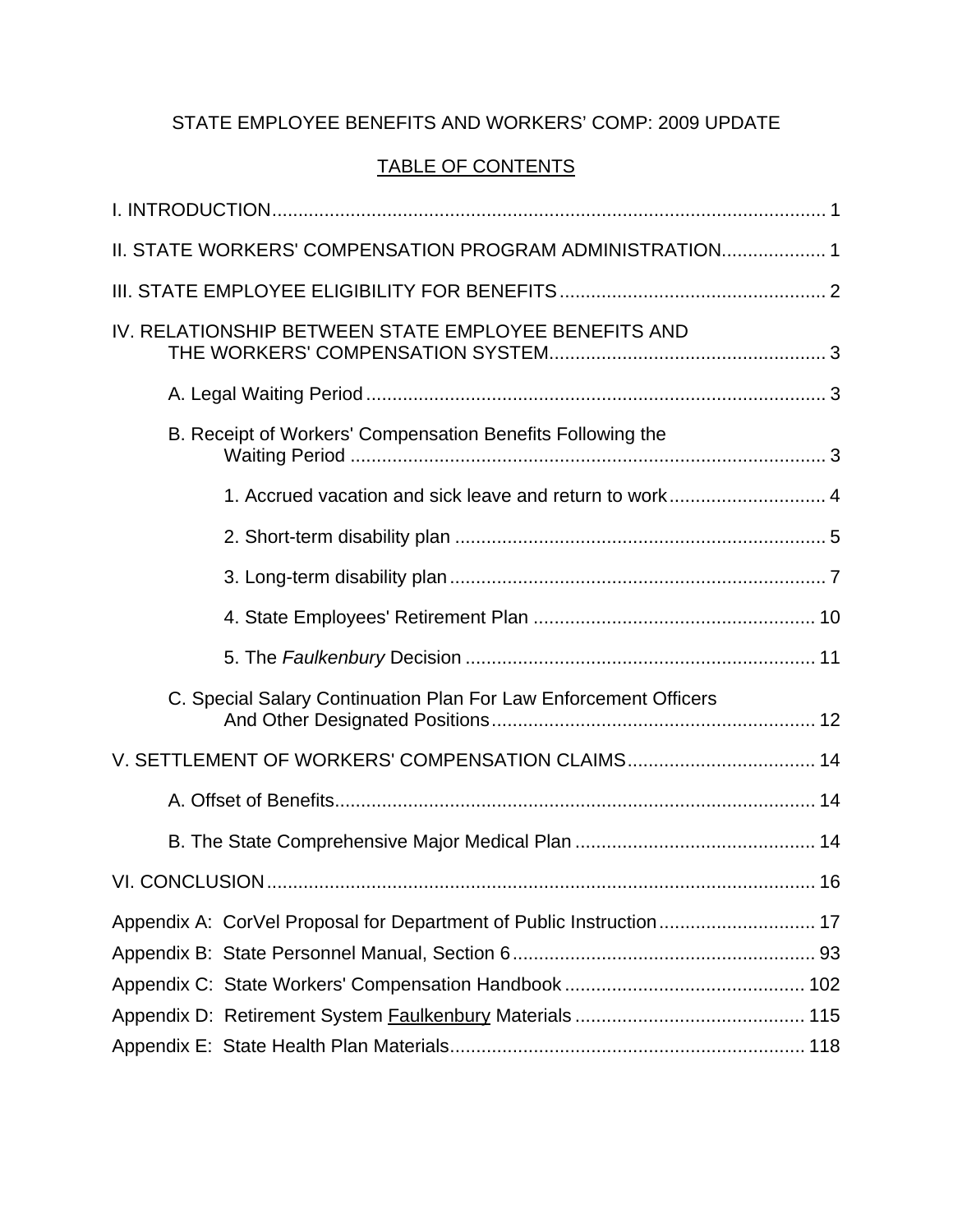# <span id="page-1-0"></span>STATE EMPLOYEE BENEFITS AND WORKERS' COMP: 2009 UPDATE<sup>[1](#page-1-1)</sup>

By

Valerie A. Johnson Patterson Harkavy LLP Chapel Hill, North Carolina December 2009

## I. INTRODUCTION<sup>[2](#page-1-2)</sup>

i<br>Li

 Although the interaction between the state employee benefits system and the workers' compensation system has some points of friction that have been the source of litigation, $3$  as a general rule, the two systems fit together fairly neatly. This paper provides a broad overview of the benefits available to state employees from the State and discusses how the receipt of workers' compensation benefits would affect these benefits. Finally, it discusses how the careful structuring of settlements can mitigate or avoid offsets of workers' compensation benefits against benefits from the State.

## II. STATE WORKERS' COMPENSATION PROGRAM ADMINISTRATION

 The State of North Carolina is self-insured for workers' compensation. Prior to 1996, the State's workers' compensation program was self-administered by each state agency. Presently only the Department of Transportation self-administers its program. The workers' compensation programs of the other agencies are administered by CorVel Corporation.

 The 1995 General Assembly established a three-year pilot program using an outside third party administrator in an effort to reduce the cost of claims filed by state employees. Key Risk Management Services was selected as the third party administrator for the pilot program. In late 1998, Key Risk was awarded a contract to administer the State's workers' compensation programs for up to 63 months beginning April 1, 1999, in exchange for a fee for each claim handled. Following the contract expiration in 2004, the process was re-opened for proposals and bidding. Key Risk was

<span id="page-1-1"></span> $1$  Narendra Ghosh of Patterson Harkavy LLP was invaluable in the update of the latest edition of this paper.

<span id="page-1-2"></span> $2$  An earlier edition of this paper was submitted for review to the Teachers' and State Employees' Retirement System of North Carolina in order to ensure its accuracy. We were informed that, based on the advice of the Attorney General's Office, the Retirement System would not give an opinion regarding whether the information contained in this paper was accurate.

<span id="page-1-3"></span><sup>&</sup>lt;sup>3</sup> See, e.g., Estes v. North Carolina State University, 89 N.C. App. 55, 365 S.E.2d 160 (1988), appeal after remand 102 N.C. App. 52, 401 S.E.2d 384 (1991).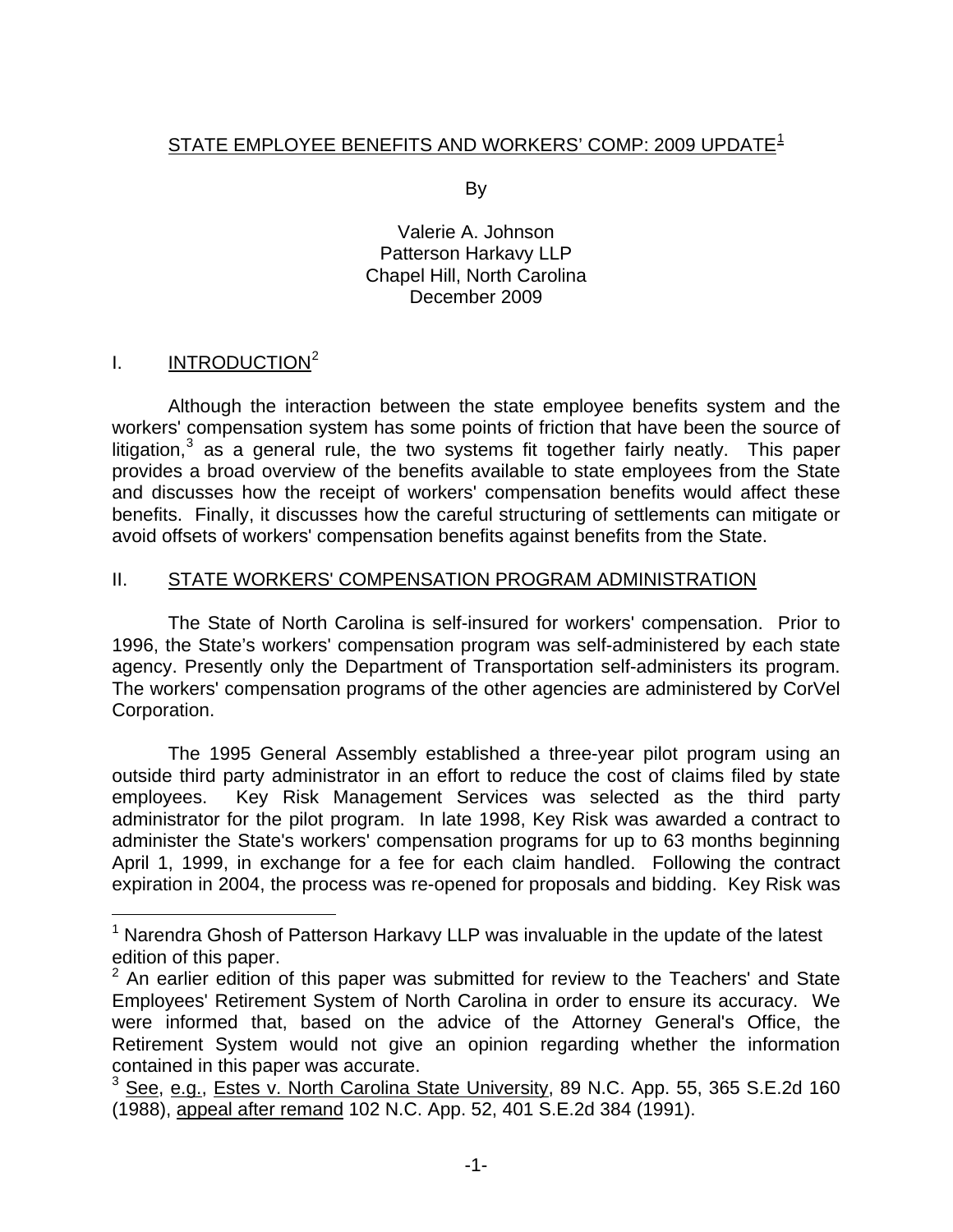<span id="page-2-0"></span>again selected as administrator. Its contract was extended in 2007 and came to an end in June 2009.

 Earlier this year, the State opened bidding on a new three-year contract for a third party administrator. It appears that nine different companies submitted bids for the contract, and the finalists were Key Risk, Hewitt Coleman, and Corvel Corporation. $4$ Corvel was ultimately awarded the contract, and began operating as the third party administrator in July 2009.

 The workers' compensation programs for the county and city boards of education are the responsibility of the State's Board of Education. N.C.G.S. § 115C-337(a). Corvel was also awarded the contract to serve as the administrator for workers' compensation for employees of the State's Department of Public Instruction and local school systems for three years beginning in July 2009.<sup>[5](#page-2-2)</sup>

#### III. STATE EMPLOYEE ELIGIBILITY FOR BENEFITS

i

 All North Carolina state government employees are eligible to receive workers' compensation, including all agency and university employees and officers, state elected officials, and members of the General Assembly. In addition, part-time and temporary employees of the State, in addition to full-time employees, may receive workers' compensation. N.C.G.S. § 97-2(3); North Carolina Office of State Personnel, State Personnel Manual [hereinafter "Personnel Manual"], § [6](#page-2-3), at 7, 11.<sup>6</sup>

 A more limited number of employees are covered by the benefits administered by the Teachers' and State Employees' Retirement System of North Carolina, which administers short and long-term disability benefit plans and a retirement benefit plan. To be a member of the Teachers' and State Employees' Retirement System, an employee must be: a permanent full-time teacher or employee of a state-supported board of education or community college, or a permanent employee of the State or its agencies and work at least 30 hours per week for 9 months a year. N.C.G.S. § 135- 3(1), 135-1(10), (25). Coverage under the plan ends once an employee terminates employment with the State, withdraws accumulated contributions, or dies. N.C.G.S. § 135-3(3).

<span id="page-2-1"></span><sup>&</sup>lt;sup>4</sup> Information on the bidding process for the Department of Public Instruction contract for a third party administrator was obtained from the Department of Administration. According to the Department, the same companies that bid for that contract bid for the general third party administrator contract for the State.<br><sup>5</sup> Contel's prepasel to administer this pregram, which

<span id="page-2-2"></span>Corvel's proposal to administer this program, which includes a detailed description of its claims administration process, is attached as Appendix A.

<span id="page-2-3"></span> $6$  Relevant excerpts of the State Personnel Manual, Section 6 are attached to this paper as Appendix B. The Office of State Personnel's workers' compensation handbook for employees is attached as Appendix C. These documents may be obtained online at www.osp.state.nc.us.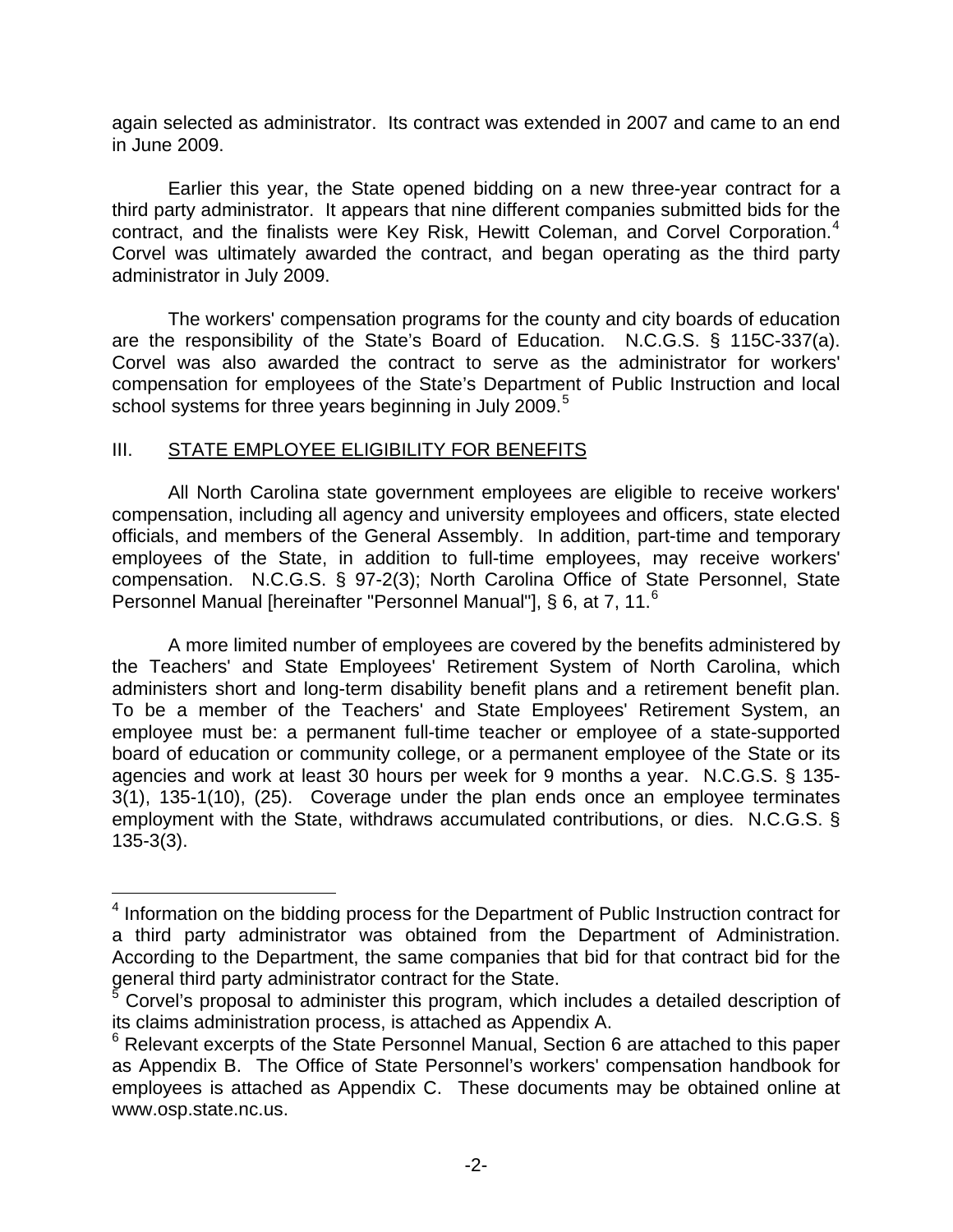## <span id="page-3-0"></span>IV. RELATIONSHIP BETWEEN STATE EMPLOYEE BENEFITS AND THE WORKERS' COMPENSATION SYSTEM

#### A. Legal Waiting Period

 $\overline{\phantom{0}}$ 

 State employees who suffer an injury on the job or contract an occupational disease are expected to apply for workers' compensation benefits.<sup>[7](#page-3-1)</sup> Personnel Manual § 6, at 8. Like non-state employees, state employees will have a seven-day waiting period before they become eligible to obtain workers' compensation benefits. N.C.G.S. § 97-28. During this time, some employees will be able to receive their normal pay by taking accrued sick or vacation leave.

 Employees who miss work because of their disability and have accrued sick or vacation leave can, but are not required, to use this leave to receive their normal salary during the waiting period. N.C.G.S. § 135-104; Personnel Manual § 6, at 11-12. Under the workers' compensation system, these workers will later be paid at the usual workers' compensation weekly rate for this period of time if the period of disability lasts more than twenty-one days. N.C.G.S. § 97-28. The amount of workers' compensation later paid for this period is not offset against the amount paid for sick or vacation leave. However, the sick or vacation time used will still be considered used and no longer available to the employee. Personnel Manual § 6, at 12.

 Employees who have no accrued sick or vacation leave or elect not to use accrued leave will not be paid during the seven-day waiting period for workers' compensation benefits. Id. If the disability lasts more than twenty-one days, the workers' compensation system would then pay the normal workers' compensation benefit due for this period of time. Id.

#### B. Receipt of Workers' Compensation Benefits Following the Waiting Period

 Once the waiting period has expired, state employees eligible for workers' compensation benefits are required to draw them and go on "workers' compensation leave." Personnel Manual § 6, at 7, 11. In addition, these employees may be able to receive wage replacement benefits from: 1) accrued vacation and sick leave; 2) the State's short-term disability plan; 3) the State's long-term disability plan; and 4) the State's retirement plan. Whether workers' compensation benefits will be offset against these benefits will depend on the type of state benefit and the type of workers' compensation benefit at issue.

<span id="page-3-1"></span> $7$  Certain categories of employees, including law enforcement officers and teachers injured by an act of violence, will not draw periodic workers' compensation benefits during the first one or two years of disability. These employees are covered by special statutory provisions that ensure that they will receive a full salary during these years. See infra at Part IV.C.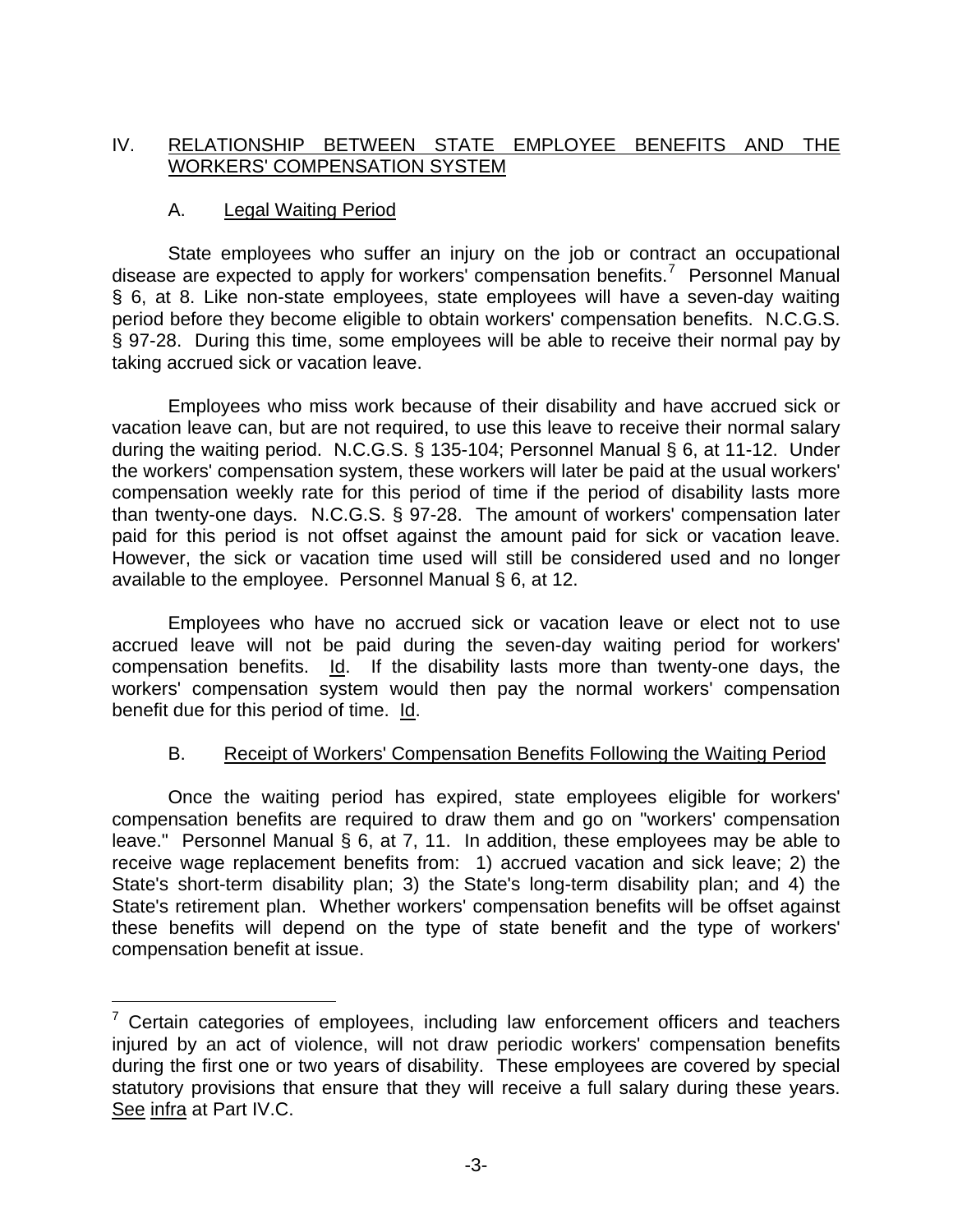<span id="page-4-0"></span> While on "workers' compensation leave," an employee continues to accumulate vacation and sick leave which is credited to the employee's account for use upon return to work. Personnel Manual § 6, at 13.

#### 1. Accrued vacation and sick leave and return to work

 Employees who receive workers' compensation benefits and who miss work as a result of their disability are eligible to use accrued vacation or sick leave to supplement their workers' compensation benefits.<sup>[8](#page-4-1)</sup> Personnel Manual § 6, at 12. An employee's workers' compensation benefits will generally amount to two-thirds of his or her regular salary subject to a maximum cap. $9$  Under the State's supplemental income program, the employee can use a set amount of earned vacation leave or sick leave each week in accordance with a schedule published each year by the Office of State Personnel. Personnel Manual § 6, at 12. The schedule sets out the amount of vacation and sick leave that may be used each week in order roughly to approximate the employee's preinjury income.

 The supplemental income program is not available to employees who have no accrued vacation or sick leave. By the same token, it is not available to employees whose employment is terminated because they will not be able to return to their jobs; these employees are paid their accumulated vacation and sick leave (including leave accumulated only during the first twelve months of workers' compensation leave) in a lump sum. Finally, this program is not available to those who are placed in a light duty job that pays less than their normal salaries. Personnel Manual § 6, at 12-13.

 The state Personnel Manual specifically addresses the treatment of employees who have been released to return to work. Prior to "maximum medical improvement," if unable to perform the original position, the employee is to be placed in temporary limited work "suitable to the employee's capacity which is both meaningful and productive and advantageous to the employee and the agency." Personnel Manual § 6, at 9-10.

 At maximum medical improvement, if able, the employee is to be returned to the original or equivalent position. If not able to perform such work, the state agency is to attempt to place the employee in another suitable position which is mutually advantageous and "is both meaningful and productive." If a suitable position is unavailable, the employee is to be given the first suitable vacancy and receive "work

<span id="page-4-1"></span> 8 Employees eligible for workers' compensation benefits may not draw accrued vacation or sick leave pay in lieu of accepting benefits. Employees eligible for workers' compensation benefits are required to draw workers' compensation benefits and may use accrued vacation and sick leave only to supplement these benefits. State Personnel Manual, § 6, at 11-12.

<span id="page-4-2"></span><sup>&</sup>lt;sup>9</sup> As of January 1, 2009, the maximum weekly rate of compensation was \$816.00 for injuries occurring after that date. The maximum weekly rate for injuries occurring after January 1, 2010, is \$834.00.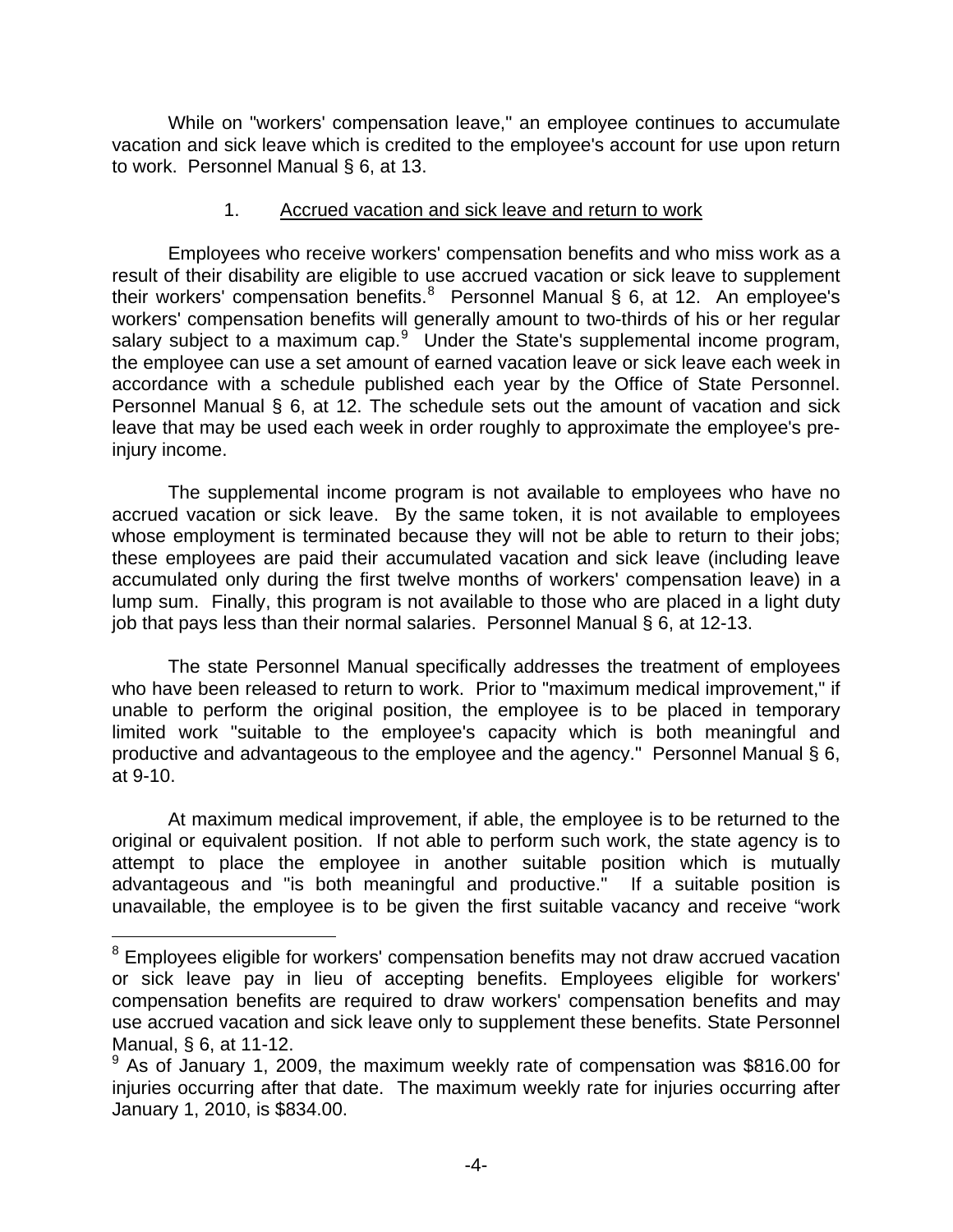<span id="page-5-0"></span>placement efforts." Personnel Manual § 6, at 10-10.1. The state agency is to "request stop payment of compensation and implement dismissal procedures" when the employee is at maximum medical improvement and "refuses suitable employment in keeping with the employee's capacity." Personnel Manual § 6, at 10.1.

#### 2. Short-term disability plan

The State provides a short-term disability plan for disabled<sup>[10](#page-5-1)</sup> employees who meet eligibility requirements.<sup>[11](#page-5-2)</sup> The short-term disability plan begins to pay benefits following a 60-day waiting period. N.C.G.S. § 135-104(a). After that time, disabled employees receive benefits for 365 days, although they may also receive an additional 365 days of benefits if the State's Medical Board determines that they will likely be able to return to work during that period. N.C.G.S. § 135-105(b), (g).

 Short term disability benefits are offset dollar-for-dollar by periodic workers' compensation benefits for temporary partial or temporary or permanent total disability.[12](#page-5-3)

<span id="page-5-1"></span> $\overline{\phantom{0}}$  $10$  By statute, disability is defined as: "[t]he mental or physical incapacity for the further performance of duty of a participant or beneficiary; provided that such incapacity was not the result of terrorist activity, active participation in a riot, committing or attempting to commit a felony, or intentionally self-inflicted injury." N.C.G.S. § 135-101(6). The Trustees of the Retirement System require that an employee be incapacitated only in the performance of his or her usual occupation. Teachers' and State Employees' Retirement System of North Carolina publication, "Your Retirement Benefits," January 2009 [hereinafter "Benefits Pamphlet"], at 28. (This publication is online at www.treasurer.state.nc.us.)

<span id="page-5-2"></span> $11$  To be eligible for short-term disability benefits, employees must: 1) have at least one year of contributing membership service in the Retirement System earned within 36 calendar months preceding the disability; 2) be found to be mentally or physically disabled for the further performance of their usual occupation; and 3) have had the disability continuously and incurred at the time of active employment. N.C.G.S. § 135- 105(a); Benefits Pamphlet, at 29. There is no requirement that an application for shortterm disability by filed by any particular time.

<span id="page-5-3"></span> $12$  Workers' compensation benefits for a "permanent partial disability rating" do not offset short-term disability benefits. N.C.G.S. § 135-101(21). See infra at 6. In addition, social security benefits do not offset short-term disability benefits. Benefits Pamphlet, at 30. A 1994 amendment provides for the offset from short-term and long-term disability benefits of "any monthly payments from the federal Veterans Administration, any other federal agency, or any payments made [for disability from National Guard Service] to which the participant may be entitled on account of the same disability." N.C.G.S. §§ 135-105(c), -106(b) (emphasis added). The Retirement System, however, does not apply this amendment to offset social security benefits from short-term disability. The legislative history and preexisting offset of social security from long-term disability benefits support the Retirement System's view that this language was enacted as authority to offset only government payments to veterans on account of the same disability for which the participant is receiving disability benefits. Benefits Pamphlet, at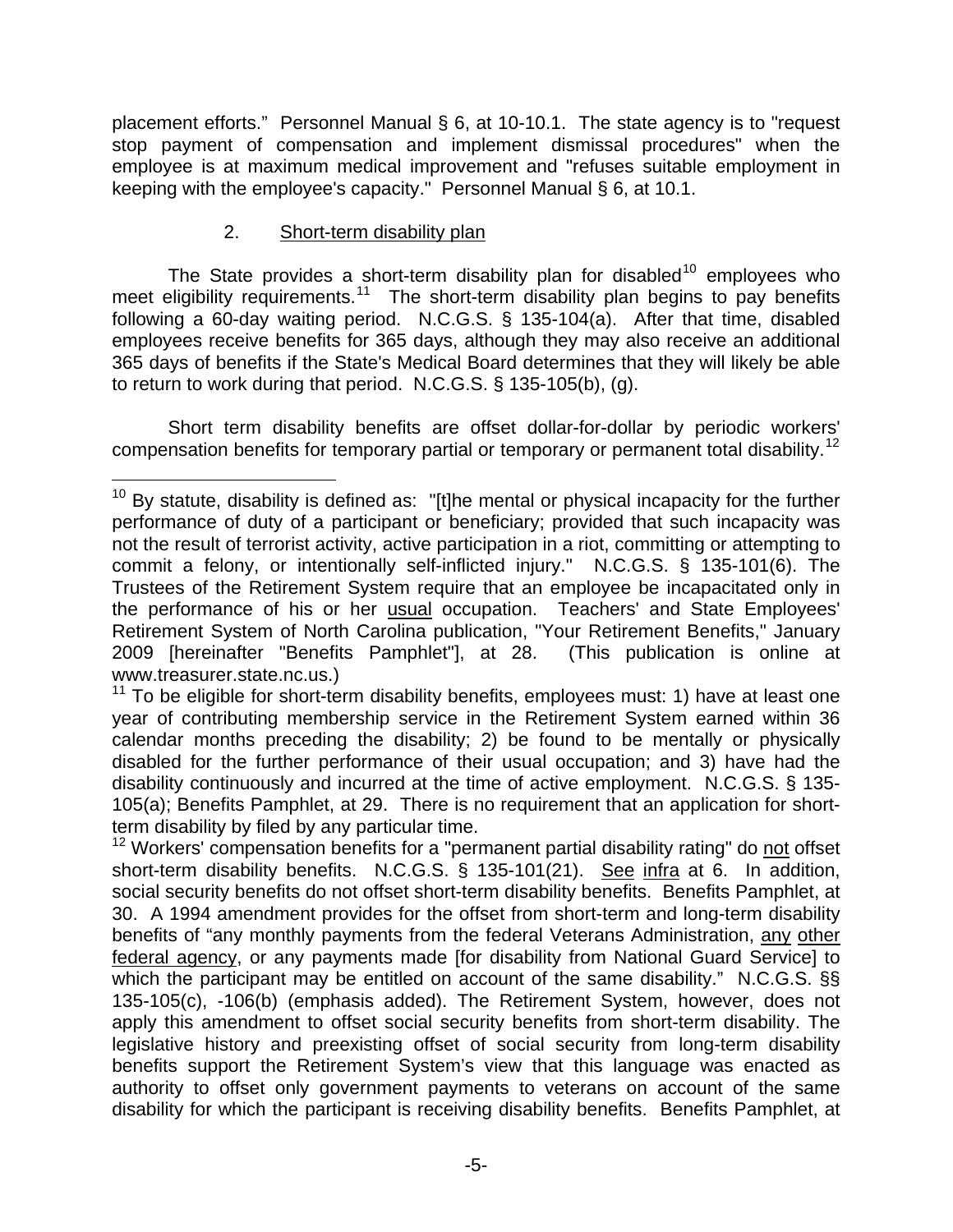N.C.G.S. § 135-105(c); Benefits Pamphlet, at 30. The short-term disability plan provides that employees will receive approximately 50 percent of their pre-injury weekly pay.<sup>[13](#page-6-0)</sup> Because workers' compensation benefits generally provide two-thirds of an employee's average weekly earnings, usually the workers' compensation benefits will completely offset the short-term disability plan's benefits.<sup>[14](#page-6-1)</sup>

 The workers' compensation lawyer should be aware of two features relating to the offset. First, even if an employee will draw only minimal benefits from the disability plan because of the offset, it may still be in the employee's interest to apply and qualify for short-term disability benefits. Those employees who are paid any monthly benefits under the short-term disability plan will earn retirement credits for the time they receive these benefits. N.C.G.S. § 135-4(y). In contrast, workers who receive solely workers' compensation do not automatically earn retirement credits and must, instead, buy them for a lump sum payment shared between the employee and employer. N.C.G.S. § 135- 4(r); Personnel Manual § 6, at 14.<sup>[15](#page-6-2)</sup>

 Second, although periodic workers' compensation benefits for all total disability under N.C.G.S. § 97-29 and for partial disability based on wage loss under N.C.G.S. § 97-30 are offset from short-term disability benefits, compensation for a permanent partial disability rating pursuant to N.C.G.S. § 97-31 is not offset. N.C.G.S. § 135- 101(21); N.C.G.S. § 135-105(c); Benefits Pamphlet, at 30. Consequently, at the time an employee who is partially disabled reaches maximum medical improvement, it may be to his or her advantage to accept compensation based on a rating under N.C.G.S. §97- 31 rather than to continue receiving benefits based on wage loss under N.C.G.S. §97- 30 in order to avoid the offset. See Gupton v. Builders Transport, 320 N.C. 38, 357 S.E.2d 674 (1987).

\_\_\_\_\_\_\_\_\_\_\_\_\_\_\_\_\_\_\_\_\_\_\_

<sup>30-31;</sup> Sess. Laws 1993 (Reg. Sess., 1994), ch. 769, secs. 7.30(s)-(v).

<span id="page-6-0"></span> $13$  Under the disability plan, an employee's monthly short-term benefit will equal 50 percent of 1/12th of his or her annual base rate of compensation prior to the beginning of the short-term benefit period, plus 50 percent of 1/12th of his or her annual longevity payment, if any, to a maximum of \$3,000 per month. N.C.G.S. § 135-105(c); Benefits Pamphlet, at 29.

<span id="page-6-1"></span><sup>&</sup>lt;sup>14</sup> Highly-paid employees may be an exception to this general rule. These employees will receive less than two-thirds of their regular pay because of the maximum weekly rate on workers' compensation benefits. Depending on their salary, these employees' benefits under the disability plan may not be completely offset by workers' compensation, as the maximum rate payable for benefits under the disability plan is higher than that paid for workers' compensation benefits.

<span id="page-6-2"></span> $15$  Employees whose short-term disability benefits are completely offset by workers' compensation will not earn retirement credits, as the statute requires that an employee be both "eligible for" and "paid" disability plan benefits to earn retirement credits for that month. N.C.G.S. § 135-4(y) (emphasis added).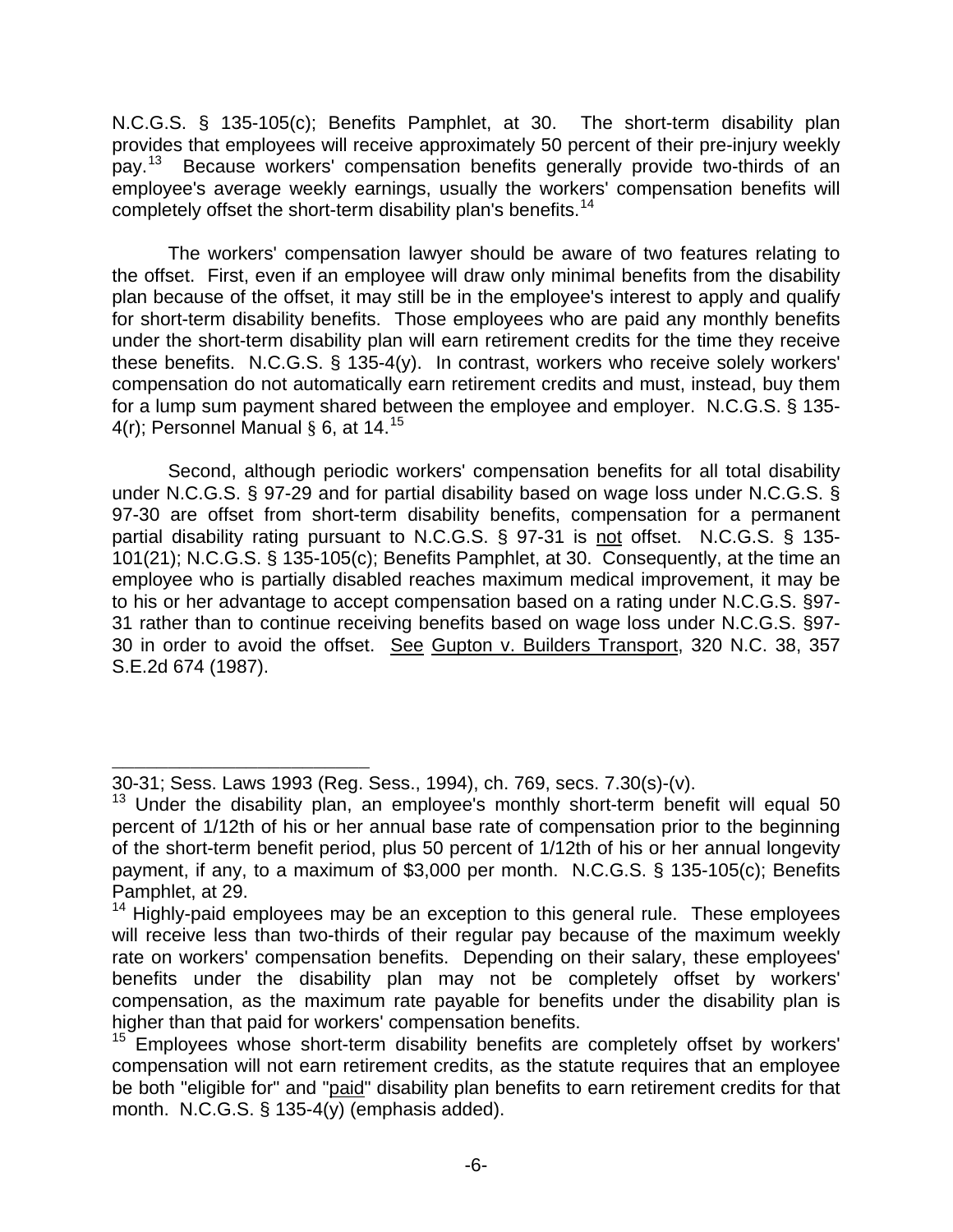#### 3. Long-term disability plan

<span id="page-7-0"></span> Following the cessation of short-term disability benefits, eligible disabled state employees may receive benefits from the State's long-term disability plan.<sup>[16](#page-7-1)</sup> N.C.G.S. § 135-106(a). Eligibility for these benefits, however, is conditioned on the termination of state employment. In the absence of an application for long term disability, the disabled employee will be able to continue on "workers' compensation leave" until the state agency employer determines that circumstances justify termination on the basis of "unavailability." Personnel Manual § 11, at  $1-2.17$  $1-2.17$  An employee on "workers'

<span id="page-7-2"></span> $17$  See supra at 4, for discussion of treatment of employees released to work. The policy for "separation due to unavailability when leave is exhausted" provides:

An employee may be separated on the basis of unavailability when the employee becomes or remains unavailable for work after all applicable leave credits have been exhausted and agency management does not grant a leave without pay, or does not extend a leave without pay period, for reasons deemed sufficient by the agency. Such reasons include, but are not limited to, lack of suitable temporary assistance, criticality of the position, budgetary constraints, etc.

…

Prior to separation, the employing agency shall notify the employee in writing of the proposed separation, the efforts undertaken to avoid separation and why the efforts were unsuccessful. The employing agency must also give the employee a letter of separation stating the specific reasons for the separation and setting forth the employee's right of appeal. The burden of proof on the agency in the event of a grievance is not just cause, as that term exists in G.S. 126-35. Rather, the agency's burden is to prove that the employee was unavailable, that reasonable efforts were undertaken to avoid separation, and the reason the efforts were unsuccessful.

Involuntary separation pursuant to the policy may be grieved or appealed. The employing agency must also give the employee a letter of separation stating the specific reasons for the separation and setting forth the

<span id="page-7-1"></span>i  $16$  Employees are eligible to receive long-term disability benefits for as long as they remain disabled until they are eligible for unreduced service retirement. N.C.G.S. § 135-106(b). Employees are eligible for long-term disability benefits if they: 1) have at least five years of contributing membership service in a retirement system earned within 96 calendar months prior to the end of the short-term disability period; 2) apply to receive long-term benefits within 180 days after the end of the short-term disability, salary continuation payments, or monthly workers' compensation payment (excluding payments for ratings for permanent partial disability), whichever occurs later; 3) are certified mentally or physically incapacitated for further performance of duty by the medical board, where the disability has been continuous, is likely to be permanent, and is incurred at the time of active employment; and (4) terminate their employment as a state employee. N.C.G.S. § 135-106(a); Benefits Pamphlet, at 31.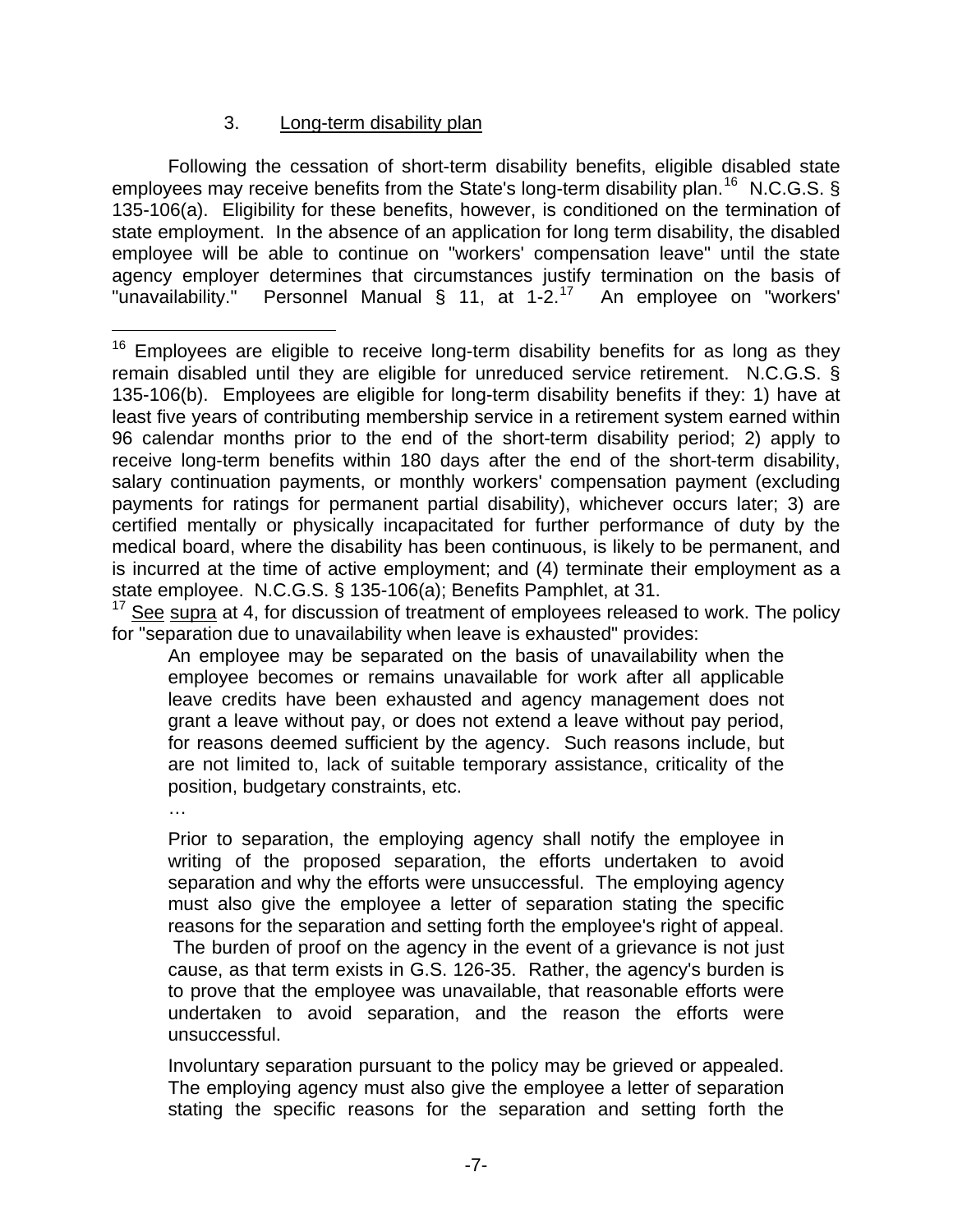compensation leave", therefore, will want to consider whether he or she should delay applying for these benefits in order to retain the option of returning to work. A 365-day extension for benefits under the short term disability plan is available in these circumstances if the State's Medical Board determines that the disability continues to be temporary and the employee will likely return to work during the extended period. N.C.G.S. § 135-105(b), (g).

 As with short term disability benefits, there is a dollar-for-dollar offset against long-term disability benefits of weekly workers' compensation benefits for temporary partial disability under N.C.G.S. § 97-30 or for temporary or permanent total disability under N.C.G.S. § 97-29. N.C.G.S. § 135-101(21), N.C.G.S. § 135-106(b); Benefits Pamphlet, at 31.<sup>[18](#page-8-0)</sup> During the first 36 months of long-term disability, the monthly longterm benefit will equal approximately 65 percent of the employee's salary,[19](#page-8-1) offset by applicable workers' compensation or any social security disability or retirement benefits the employee "may be entitled" to receive, whether or not he or she elects to receive the retirement benefit.<sup>[20](#page-8-2)</sup> N.C.G.S. § 135-106(b).

\_\_\_\_\_\_\_\_\_\_\_\_\_\_\_\_\_\_\_\_\_\_\_ employee's right of appeal. The burden of proof on the agency in the event of a grievance is not just cause, as that term exists in G.S. 126-35. Rather, the agency's burden is to prove that the employee was unavailable, that the agency considered the employee's proposed accommodations for the unavailability and were unable to make the proposed accommodations or other reasonable accommodations.

Agencies should make efforts to place an employee when the employee becomes available, if the employee desires, consistent with other employment priorities and rights. However, there is no mandatory requirement placed on an agency to secure an employee, separated under this policy, a position in any agency.

<span id="page-8-0"></span><sup>18</sup> In David v. N.C. Department of Correction, I.C. 606302 (Full Comm'n Nov. 29, 2000), a divided Full Commission ruled that the Department of Correction was entitled to a "dollar for dollar credit" for the long term disability payments received by the employee. In her dissent, Commissioner Ballance pointed out that the Retirement System, not the agency, gets the credit in these circumstances.

<span id="page-8-1"></span> $19^{19}$  By statute, the employee will receive 65 percent of 1/12th of the annual base rate of compensation prior to the beginning of the short-term benefit, plus 65 percent of 1/12th of the annual longevity payment, if any, to a maximum of \$3,900 per month. N.C.G.S. § 135-106(b); Benefit Pamphlet, at 31.

<span id="page-8-2"></span> $20$  Accordingly, the long-term benefit will be offset by the amount of the reduced social security retirement benefit of any employee age 62 or older, whether or not the employee applies for these benefits. The long-term benefit, however, will not be offset by the amount of a social security disability benefit during the first 36 months unless the employee has actually been awarded these benefits. An employee who is totally disabled and insured under the social security system is entitled to receive social security benefits following a five-month waiting period. Employees age 65 and older,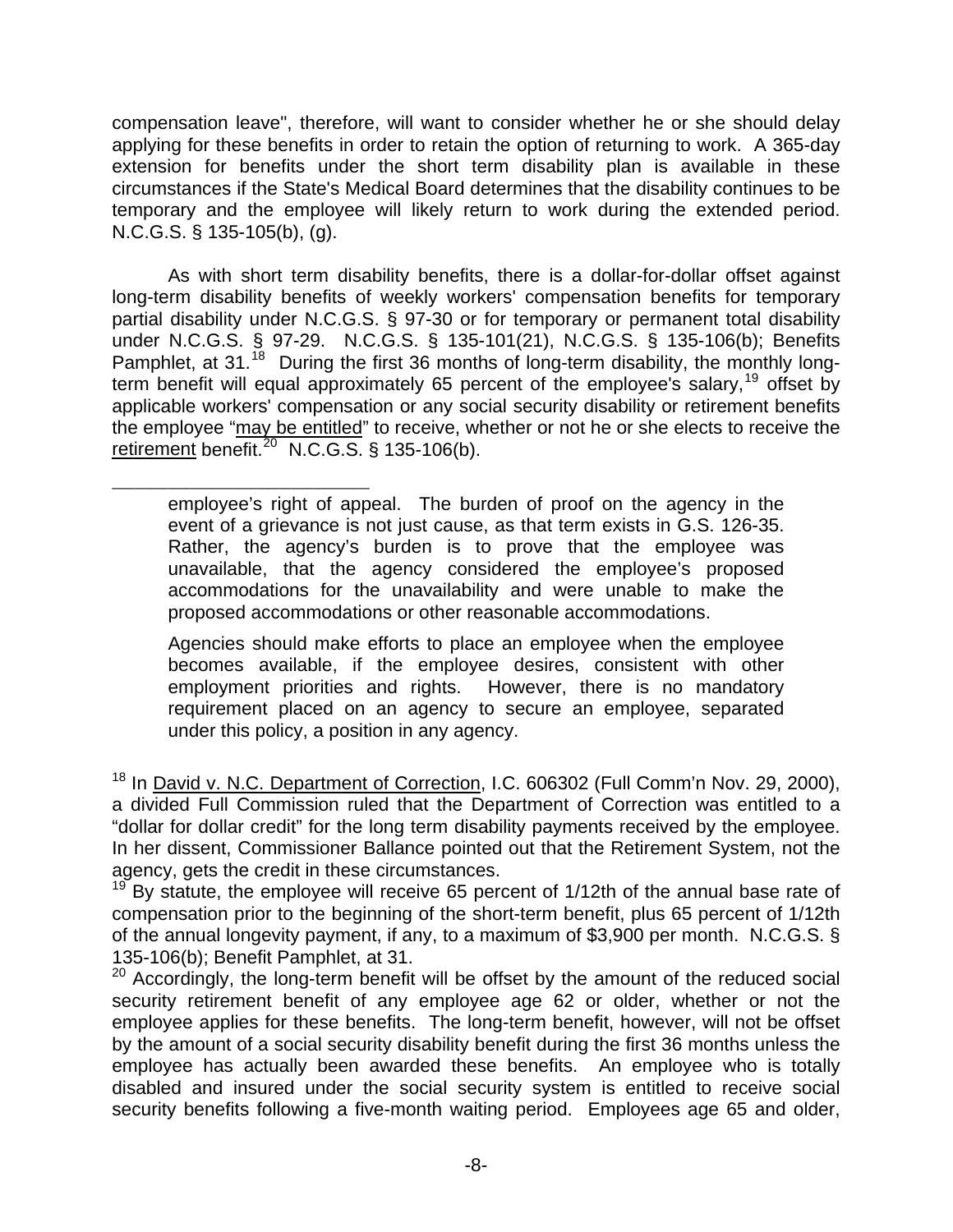The July 2007 amendment to the long-term disability provision altered the benefits scheme after the first 36 months of benefits. For employees who have not vested benefits as of July 31, 2007 (i.e. they did not have 5 years of service), long-term benefits cease after 36 months unless the employee has been approved and is in receipt of primary Social Security disability benefits. N.C.G.S. § 135-106(b); Session Law 2007-325 §§ 2, 4; Benefit Pamphlet, at 32. The long-term benefit is then reduced by an amount equal to the awarded social security disability benefit.  $Id.<sup>21</sup>$  $Id.<sup>21</sup>$  $Id.<sup>21</sup>$  For employees who have vested benefits as of July 31, 2007, long-term benefits continue after 36 months, but are reduced by an amount equal to the social security disability benefit to which the worker would have been entitled had he or she been awarded social security disability benefits. N.C.G.S. § 135-106(b); Session Law 2007-325 § 4; Benefit Pamphlet, at 32. As with short-term disability benefits, long-term disability benefits will, therefore, generally be largely offset by workers' compensation and social security benefits.<sup>[22](#page-9-1)</sup> However, an employee eligible for long-term disability will automatically receive the \$10.00 minimum payment per month from the long-term disability plan, regardless of the amount of other benefits received. Id.

 The present practice of the Board of Trustees of the Retirement System is to limit the offset for workers' compensation to the net amount after reduction for attorney's fees deducted and paid by the state agency directly to the employee's attorney. See Hunt v. N.C. State Univ., I.C. No. 839851, at Conclusion #4 (Dep. Comm'r Feb. 28, 2006) ("Defendants' credit for said disability benefits is reduced by the amount necessary to provide counsel for Plaintiff with an attorney's fee of 25% of the indemnity benefits due Plaintiff."), rev'd on other grounds by I.C. No. 839851 (Full Comm'n Apr. 13, 2007). This practice is consistent with the decisions of the North Carolina Court of Appeals on the treatment of attorney's fees paid by social security claimants. The Court of Appeals has held that the offset for social security disability benefits is limited to the net benefit amount after deduction of the beneficiary's attorneys' fees. Willoughby v. Board of Trustees, 121 N.C. App. 444, 466 S.E.2d 285 (1996); Smith v. Board of

\_\_\_\_\_\_\_\_\_\_\_\_\_\_\_\_\_\_\_\_\_\_\_

and who are insured under the system, are entitled to receive full social security retirement benefits. Disabled employees between 62 and 65 years of age have a choice between receiving social security disability or reduced social security retirement benefits. The age at which an employee is entitled to the full social security retirement benefit increases incrementally for employees born after 1937 until it is age 67 for employees born in 1960.

<span id="page-9-0"></span><sup>&</sup>lt;sup>21</sup> If the long-term benefit ceases after 36 months, the benefit may later be restored retroactively to the date of cessation, however, if the Social Security Administration "grants a retroactive approval" for the disability benefit with a "benefit effective date" within the first 36 months of the long-term disability period.  $\underline{\mathsf{Id}}$ .<br><sup>22</sup> Highly-paid employees may be an exception to this general rule. These employees

<span id="page-9-1"></span>will receive less than two-thirds of their regular pay because of the statutory cap on workers' compensation benefits. Depending on their salary, these employees' benefits under the disability plan may not be completely offset by workers' compensation benefits as the maximum rate payable for benefits under the disability plan is significantly higher than that paid for workers' compensation benefits.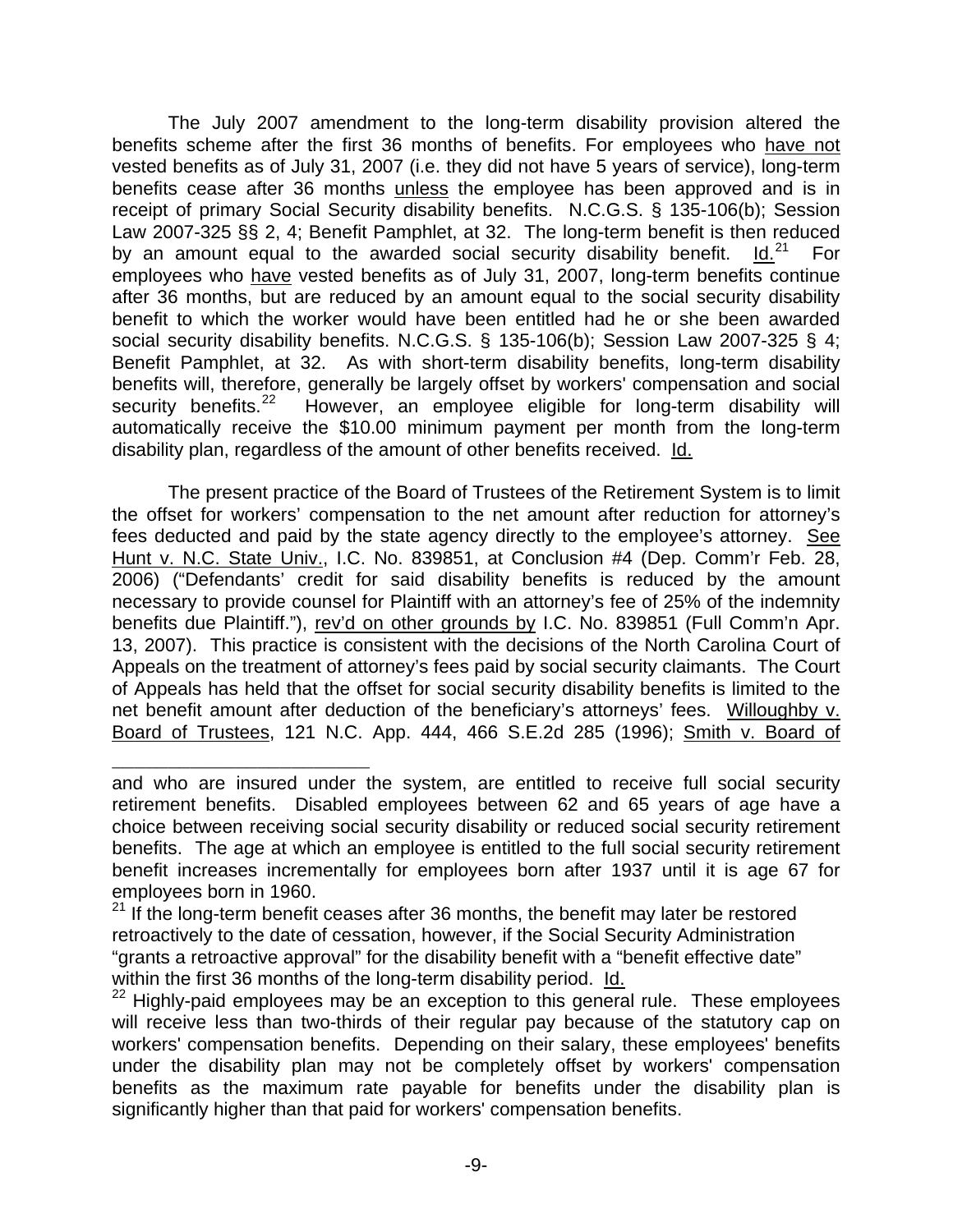<span id="page-10-0"></span>Trustees, 122 N.C. App. 631, 471 S.E.2d 121 (1996). The court reasoned that the beneficiary was not "entitled" within the meaning of N.C.G.S. § 135-106(b) to the amount statutorily reserved and paid directly by the Social Security Administration to the beneficiary's attorney as fees. The court, however, drew a distinction between the attorneys' fees paid directly to the attorney and the costs which the beneficiary reimbursed to his attorney. The offset thus was not reduced by the expenses the beneficiary reimbursed to his attorney. Willoughby v. Board of Trustees.<sup>[23](#page-10-1)</sup>

 The same features relevant to a workers' compensation lawyer with respect to short-term disability benefits are also relevant with respect to long-term disability benefits. First, as with short-term disability, it may be in the employee's interest to apply and qualify for long-term disability even if, due to the workers' compensation offset, he or she will receive only the \$10.00 minimum monthly payment. Those employees who do so will earn retirement credits for the time they receive even this minimal amount of disability benefits. N.C.G.S. §135-4(y). Employees who receive solely workers' compensation do not automatically earn retirement credits and must, instead, buy them for a lump sum payment shared between the employee and employer. N.C.G.S. §135-4(r).

 Second, although the Teachers and State Employees' Retirement System offsets workers' compensation periodic benefits for total disability pursuant to N.C.G.S. § 97-29 and for partial disability based on wage loss pursuant to N.C.G.S. § 97-30, it does not offset benefits for permanent partial disability based on acceptance of a rating pursuant to N.C.G.S. § 97-31. N.C.G.S. §§ 135-101(21), 135-106(b); Benefits Pamphlet, at 31. Consequently, at the time an employee who is partially disabled reaches maximum medical improvement, it may be to his or her advantage to accept compensation based on a rating under N.C.G.S. §97-31 rather than receive benefits based on wage loss under N.C.G.S. §97-30 in order to avoid the offset. See Gupton v. Builders Transport, 320 N.C. 38, 357 S.E.2d 674 (1987).

## 4. State Employees' Retirement Plan

i

 The receipt of workers' compensation benefits has no effect on the amount of retirement benefits received.<sup>[24](#page-10-2)</sup> Once an employee becomes eligible for unreduced

<span id="page-10-1"></span><sup>&</sup>lt;sup>23</sup> The Court of Appeals also concluded in **Smith v. Board of Trustees** that widow's insurance benefits under the Social Security Act are "separate and different from social security disability benefits" and accordingly are not subject to offset from the long-term disability benefit under N.C.G.S. § 135-106(b).

<span id="page-10-2"></span><sup>&</sup>lt;sup>24</sup> Workers' compensation benefits also have no effect on pension benefits of local government employees participating in the State's retirement system. Employees of counties and cities and other local governmental units are covered by the Local Government Employees' Retirement System if their employer has agreed to participate. N.C.G.S. § 128-23. A local government employee is entitled to a disability retirement benefit if permanently disabled from performing his or her job after five years of creditable service or after one year of creditable service if a law enforcement officer,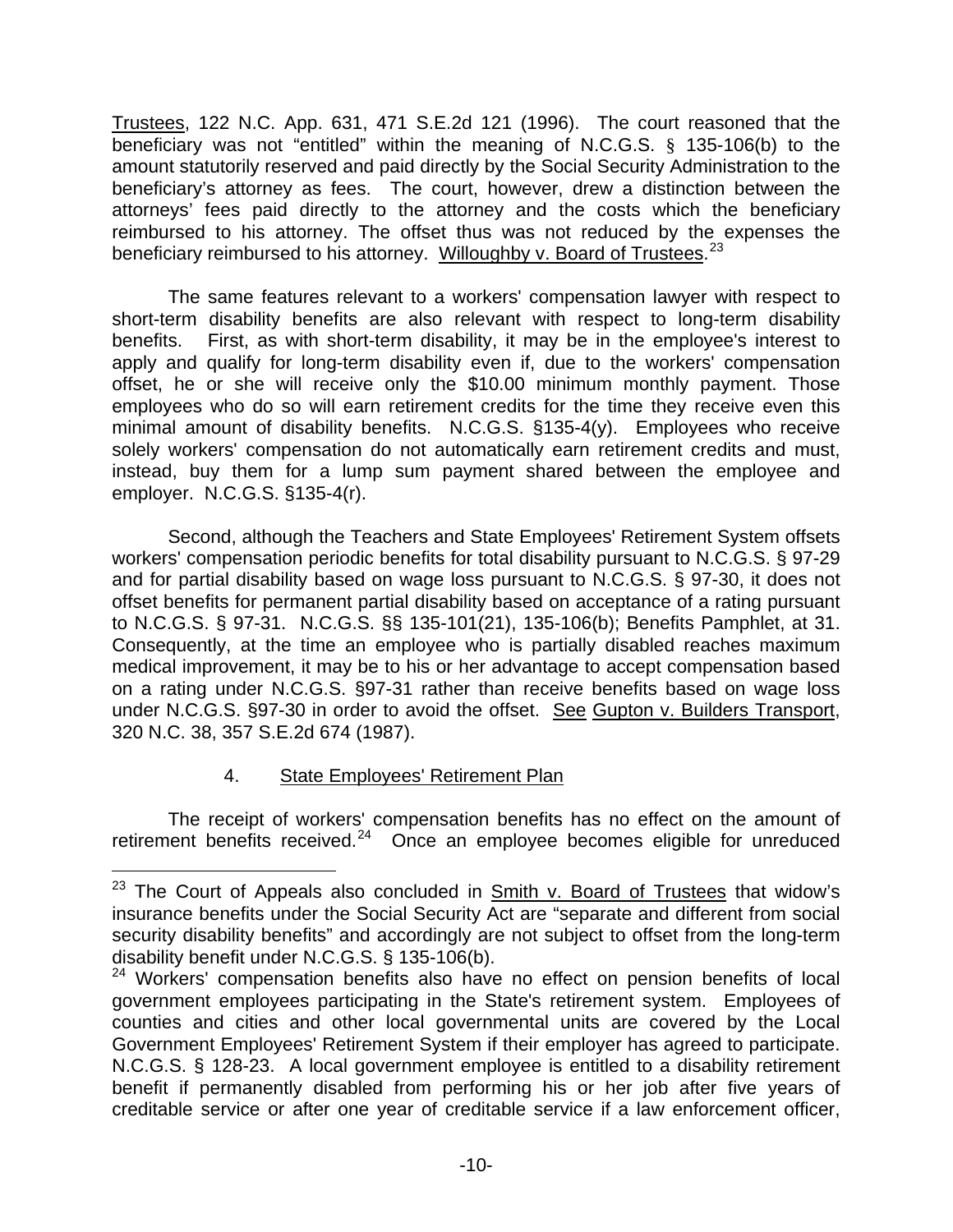<span id="page-11-0"></span>retirement benefits, $25$  benefits from the State's long-term disability plan will cease. N.C.G.S. §135-106(b).

#### 5. The *Faulkenbury* Decision

 The previous discussion of the state disability program applies only to employees who retired after January 1, 1988. A different system applied to employees who retired before that date, when the present short term and long term disability programs did not exist. Before January 1, 1988, disabled employees who qualified received "disability retirement" benefits from the State. Unlike the payments from the present short and long-term disability programs, these retirement payments were not offset by workers' compensation or social security benefits.

 As a result of the Supreme Court's decision in Faulkenbury v. Teachers' & State Employees' Retirement System, 345 N.C. 683, 483 S.E.2d 422 (1997), the option to accept "disability retirement benefits" in lieu of short term and long term disability benefits still exists for employees (a) who have five years of membership service and thus were vested in the State Retirement System on January 1, 1988 and (b) who become disabled following this date. These employees may elect to receive a "disability retirement" benefit with no offset for workers' compensation or social security in lieu of the present short and long term disability plan benefits. The "disability retirement" normally will yield more generous benefits and thus usually should be selected by qualified employees. Since this is not always true, however, an individual assessment - - including income tax considerations -- is required. It may be more advantageous, for example, for an employee to select benefits under the Disability Income Plan when

\_\_\_\_\_\_\_\_\_\_\_\_\_\_\_\_\_\_\_\_\_\_\_ fireman or rescue squad worker disabled from an accident in the performance of duties. N.C.G.S. § 128-27(c). Following the Court of Appeals decision in Cox v. City of Winston-Salem, 157 N.C. App. 228, 578 S.E. 2d 669 (2003), the Commission denied a credit to the public employer for disability retirement benefits paid under the Local Government Employees' Retirement System because the benefits were the result of joint employee/employer contributions. Cox v. City of Winston-Salem, I.C. 910497 (April 5, 2004).

<span id="page-11-1"></span><sup>&</sup>lt;sup>25</sup> Workers' compensation benefits have no effect on unreduced retirement benefits and reduced early retirement benefits. An employee who is not a law enforcement officer is eligible for unreduced benefits after: 1) he or she reaches age 65 and completes 5 years of creditable service; or 2) he or she reaches age 60 and completes 25 years of creditable service; or 3) he or she completes 30 years of creditable service at any age. A law enforcement officer is eligible for unreduced retirement benefits after: 1) he or she reaches age 55 and completes 5 years of creditable service; or 2) he or she completes 30 years of creditable service. An employee who is not a law enforcement officer is eligible for reduced early retirement benefits after: 1) he or she reaches age 50 and completes 20 years of creditable service; or 2) he or she reaches age 60 and completes five years of service. A law enforcement officer is eligible for reduced early retirement benefits after he or she reaches age 50 and completes 15 years of creditable service. N.C.G.S. § 135-5(b16).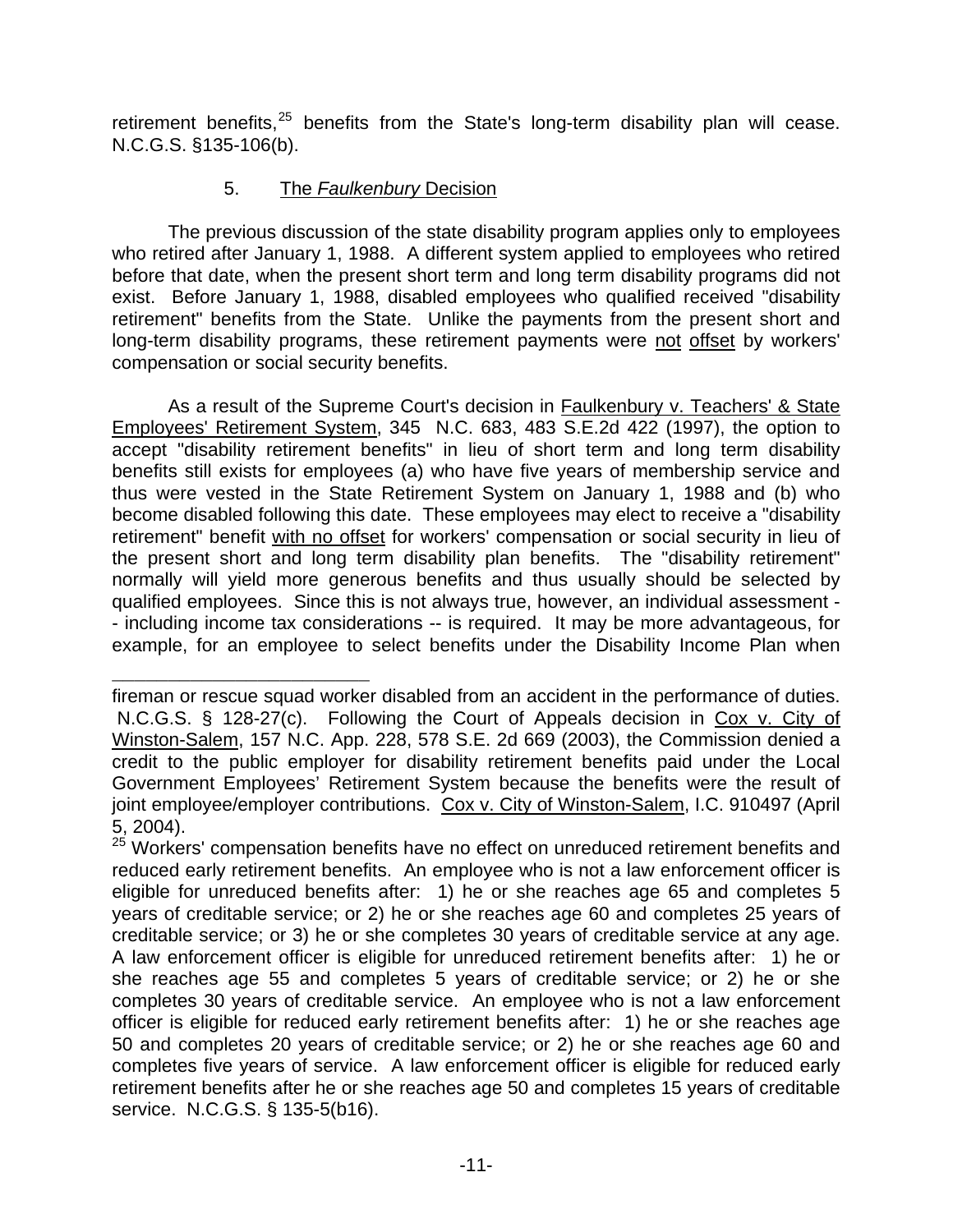<span id="page-12-0"></span>there is limited life expectancy because of the life insurance available under this plan or when disability occurs close to age 65.

 The Retirement System provides employees qualified to make this election with a comparison of the benefits payable under the present long term disability plan and "disability retirement" under the **Faulkenbury** decision.<sup>[26](#page-12-1)</sup>

#### C. Special Salary Continuation Plan For Law Enforcement Officers And Other Designated Positions

 The State provides a special salary continuation plan for law enforcement officers and specific other employees<sup>[27](#page-12-2)</sup> who are disabled in the course of their official duties.

i<br>Li

- (1) State Government Security Officers, Department of Administration;
- (2) State Correctional Officers, Department of Corrections;
- (3) State Probation and Parole Officers, Department of Corrections;
- (4) Sworn State Law-Enforcement Officers with the power of arrest, Department of Corrections;
- (5) Alcohol Law-Enforcement Agents, Department of Crime Control and Public Safety;
- (6) State Highway Patrol Officers, Department of Crime Control and Public Safety;
- (7) General Assembly Special Police, General Assembly;
- (8) Sworn State Law-Enforcement Officers with the power of arrest, Department of Human Resources;
- (9) Juvenile Justice Officers, Department of Juvenile Justice and Delinquency Prevention;
- (10) Insurance Investigators, Department of Insurance;
- (11) State Bureau of Investigation Officers and Agents, Department of Justice;
- (12) Director and Assistant Director, License and Theft Enforcement Section, Division of Motor Vehicles, Department of Transportation;
- (13) Members of License and Theft Enforcement Section, Division of Motor Vehicles, Department o Transportation, designated by the Commissioner of Motor Vehicles as either "inspectors" or uniformed weigh station personnel;
- (14) Utilities Commission Transportation Inspectors and Special Investigators;
- (15) North Carolina Ports Authority Police, Department of Commerce;
- (16) Sworn State Law-Enforcement Officers with the power of arrest, Department of Environment, Health, and Natural Resources;

<span id="page-12-1"></span> $26$  The Retirement Systems' standard letter explaining the alternatives is attached as Appendix D.

<span id="page-12-2"></span><sup>§ 143-166.13.</sup> Persons entitled to benefits under Article.

 <sup>(</sup>a) The following persons who are subject to the Criminal Justice Training and Standards Act are entitled to benefits under this Article: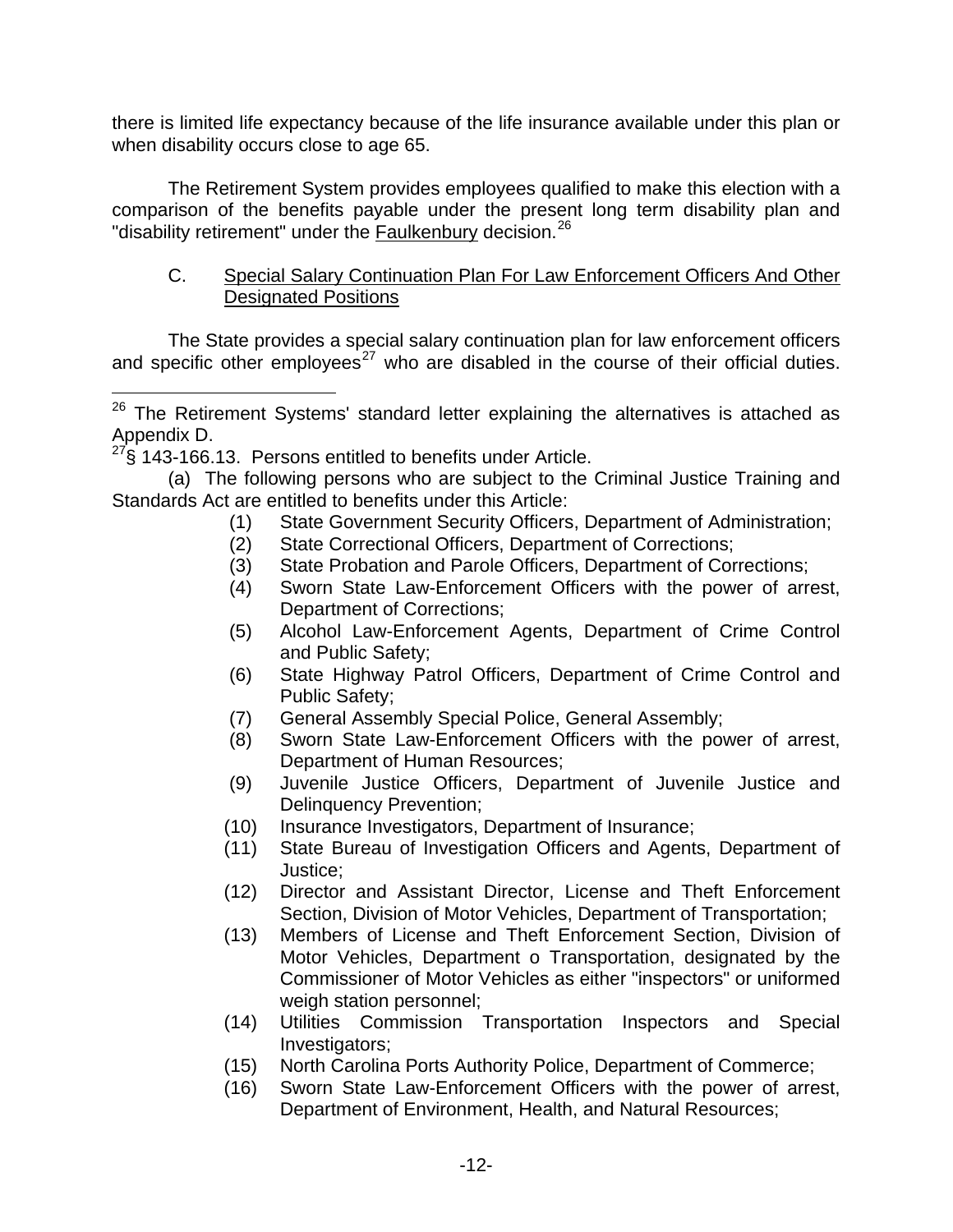N.C.G.S. § 143-166.14.<sup>[28](#page-13-0)</sup> Under this plan, covered employees will receive their full salary for a period of two years from the date the employee is incapacitated. Id. A special provision for teachers and other employees of state educational institutions injured in an act of violence provides them their full salary for up to one year. N.C.G.S. § 115C-338(a), (b). During the time these provisions apply, employees will be ineligible to receive workers' compensation for total or partial disability based on wage loss under N.C.G.S. § 97-29 and § 97-30. N.C.G.S. §§ 143-166.16, 115C-338(b). However, they are eligible to receive all other benefits under the Workers' Compensation Act, including compensation for a permanent partial disability rating pursuant to N.C.G.S. §97-31. Id. At the end of this period of time, these employees will be treated like other state employees, and will be subject to all provisions of the North Carolina Workers' Compensation Act.<sup>[29](#page-13-1)</sup> N.C.G.S. § 143-166.14, 143-166.16. The statutory scheme thus may favor acceptance of a permanent partial disability rating under N.C.G.S. §97-31 where an employee is partially disabled, as benefits under that section may be available whereas the benefits under §97-30 may not be awarded during the salary replacement period.

- \_\_\_\_\_\_\_\_\_\_\_\_\_\_\_\_\_\_\_\_\_\_\_ (17) Sworn State Law-Enforcement Officers with the power of arrest, Department of Crime Control and Public Safety;
	- (18) Sworn State Law-Enforcement Officers with the power of arrest, Department of Revenue;
	- (19) Sworn State Law-Enforcement Officers with the power of arrest, University System.

 (b) The following persons are entitled to benefits under this Article regardless of whether they are subject to the Criminal Justice Training and Standards Act:

- (1) Driver License Examiners injured by accident arising out of and in the course of giving a road test, Division of Motor Vehicles, Department of Transportation.
- (2) Employees of the Department of Correction injured by a direct and deliberate act of an offender supervised by the Department or while performing supervisory duties over offenders which place the employees at risk of such injury.

<span id="page-13-0"></span> $28$  Note that deputy sheriffs are not included within this plan.

<span id="page-13-1"></span><sup>29</sup>Employees covered by the law enforcement salary replacement program will have two years following the end of the period in which salary is paid to file their workers' compensation claim. N.C.G.S. §§ 143-166.16, 97-24. This statute provides that the state department head shall determine the "cause of the incapacity and to what extent the claimant may be assigned to" alternative work. The decision of the department head is filed with the North Carolina Industrial Commission and becomes final unless the claimant within 30 days files a request for hearing before the Commission. N.C.G.S. §§ 143-166.18 - 166.19.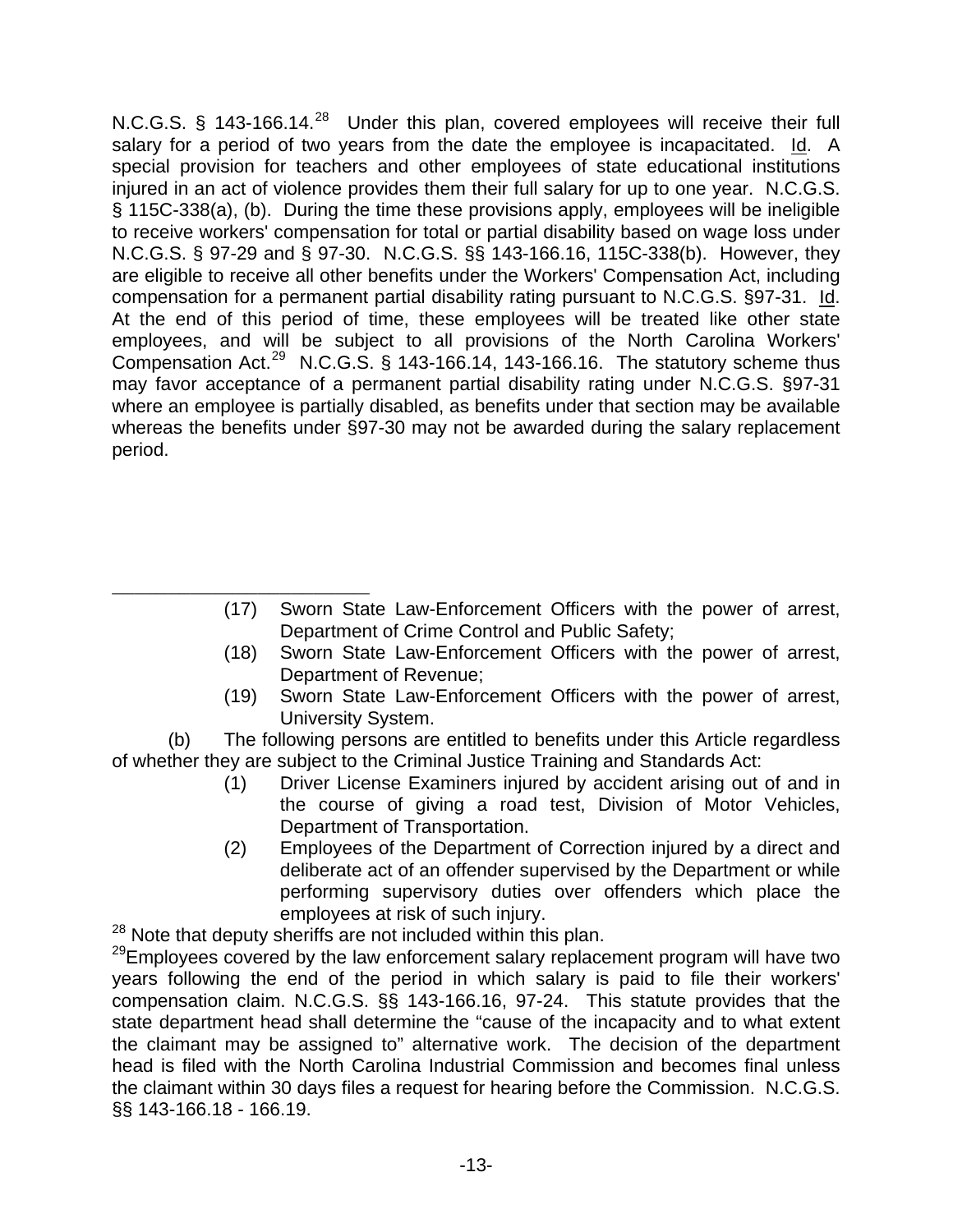# <span id="page-14-0"></span>V. SETTLEMENT OF WORKERS' COMPENSATION CLAIMS

## A. Offset of Benefits

 The existence of the offset for workers' compensation total and partial benefits based on wage loss against the State's short- and long-term disability benefits introduces a notable anomaly for the workers' compensation lawyer. Presently, the Board of Trustees of the Retirement System will not impose the offset to final settlement agreements or "clinchers", as it views payments under such agreements as a compromise of a disputed claim and something other than "disability income benefits under the North Carolina Workers' Compensation Act." N.C.G.S. § 135-101(21).<sup>[30](#page-14-1)</sup> The consequence of this treatment of clincher agreements is that, where the worker qualifies for disability benefits under the State's plan, it may be exceedingly advantageous for him or her to enter into a clincher agreement. Because the offset would be avoided following the clincher, the employee's total monthly benefit would remain the same and the employee would, besides, receive the payment from the clincher agreement. Thus, even clinchers that give the employee significantly less than the present value of the expected workers' compensation benefits may be in the employee's interest.

 It is important to note that the policy of the Board of Trustees may be subject to change concerning the imposition of the offset. The practitioner should be aware that reliance on the present policy could result in a reduced recovery in the future. Care should be taken to ameliorate the potential danger with language concerning the categorization of the lump sum in the compromise settlement agreement.

 The financial incentive to enter a clincher is less the closer the employee is to attaining an unreduced service retirement, as long-term disability benefits would cease once an employee becomes eligible for retirement, although workers' compensation benefits would continue.

# B. The State Comprehensive Major Medical Plan

 The State of North Carolina Teachers' and State Employees' Comprehensive Major Medical Plan ("State Health Plan") has a right to recover excess payments made to any persons, insurance companies or other organizations. N.C.G.S. §135-45.14(g). However, those rights were significantly expanded by the passage of a statutory provision effective July 1, 2004, and amended on August 27, 2006, establishing a right of subrogation, a right of first recovery against liable third parties, and a lien on damages recovered by the third party.<sup>[31](#page-14-2)</sup> The plan has contracted with an outside company in order to facilitate recovery of such payment. $32$ 

<span id="page-14-3"></span><span id="page-14-2"></span><span id="page-14-1"></span>i  $30$ The "no offset" policy was confirmed with the Retirement Systems in November 2007. <sup>31</sup> N.C.G.S. § 135-45.15. Liability of third person; right of subrogation; right of first recovery: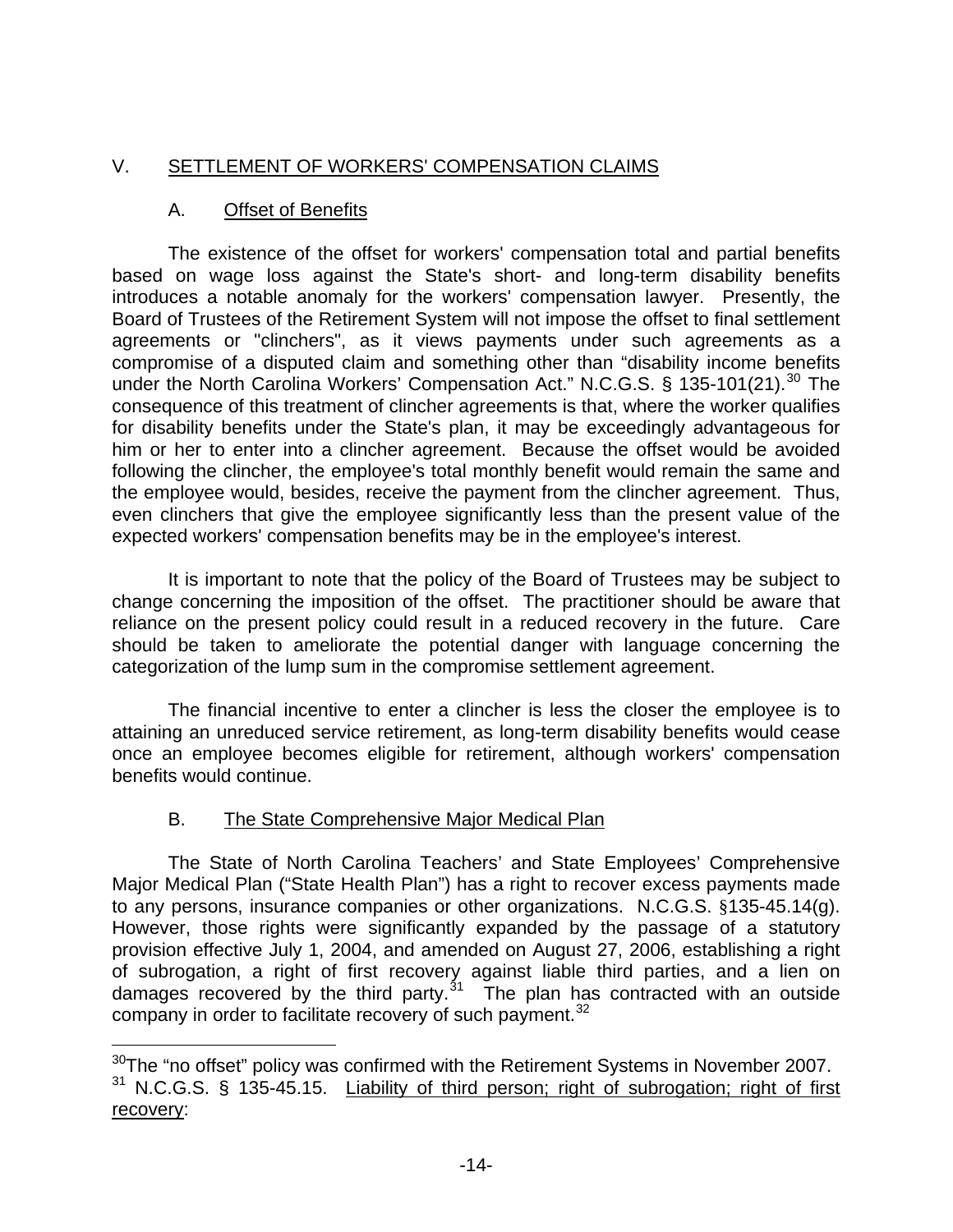The State Health Plan has advised that the primary purpose of the statute was to allow recovery of payments in tort claims. While the language of the statute mirrors that of tort actions ("damages" and "liable third party"), full consideration of the potential implications to workers' compensation claimants has not been made. However, in the event that the Plan should seek subrogation in a settled workers' compensation claim, the provisions of N.C.G.S. § 97-17 should apply.

 Further, it should be noted that an issue exists regarding whether the State Employee's health plan covers work-related injuries following a final settlement. The State Health Plan specifically excludes charges "for services rendered in connection with any occupational injury or disease arising out of and in the course of employment with any employer, if (i) the employer furnishes, pays for or provides reimbursement for such charges, or (ii) the employer makes a settlement payment for such charges, or (iii)

(b) If the Plan is precluded from exercising its right of subrogation, it may exercise its rights of recovery pursuant to G.S. 135-40.13(g). If the Plan recovers damages from a liable third party in excess of the claims paid, any excess will be paid to the member, less a proportionate share of the costs of collection.

(c) In the event a Plan member recovers any amounts from a liable third party to which the Plan is entitled under this section, the Plan may recover the amounts directly from the Plan member. The Plan has a lien, for not more than the value of claims paid related to the liability of the third party, on any damages subsequently recovered against the liable third party. If the Plan member fails to pursue the remedy against a liable third party, the Plan is subrogated to the rights of the Plan member and is entitled to enforce liability in the Plan's own name or in the name of the Plan member for the amount paid by the Plan.

(d) In no event shall the Plan's lien exceed fifty percent (50%) of the total damages recovered by the Plan member, exclusive of the Plan member's reasonable costs of collection as determined by the Plan in the Plan's sole discretion. The decision by the Plan as to the reasonable cost of collection is conclusive and is not a "final agency decision" for purposes of a contested case under Chapter 150B of the General Statutes. Notice of the Plan's lien or right to recovery shall be presumed when a Plan member is represented by an attorney, and the attorney shall disburse proceeds pursuant to this section.

32 Information concerning subrogation is attached as Appendix E.

\_\_\_\_\_\_\_\_\_\_\_\_\_\_\_\_\_\_\_\_\_\_\_ (a) The Plan shall have the right of subrogation upon all of the Plan member's right to recover from a liable third party for payment made under the Plan, for all medical expenses, including provider, hospital, surgical, or prescription drug expenses, to the extent those payments are related to an injury caused by a liable third party. The Plan member shall do nothing to prejudice these rights. The Plan has the right to first recovery on any amounts so recovered, whether by the Plan or the Plan member, and whether recovered by litigation, arbitration, mediation, settlement, or otherwise. Notwithstanding any other provision of law to the contrary, the recovery limitation set forth in G.S. 28A-18.2 shall not apply to the Plan's right of subrogation of Plan members.